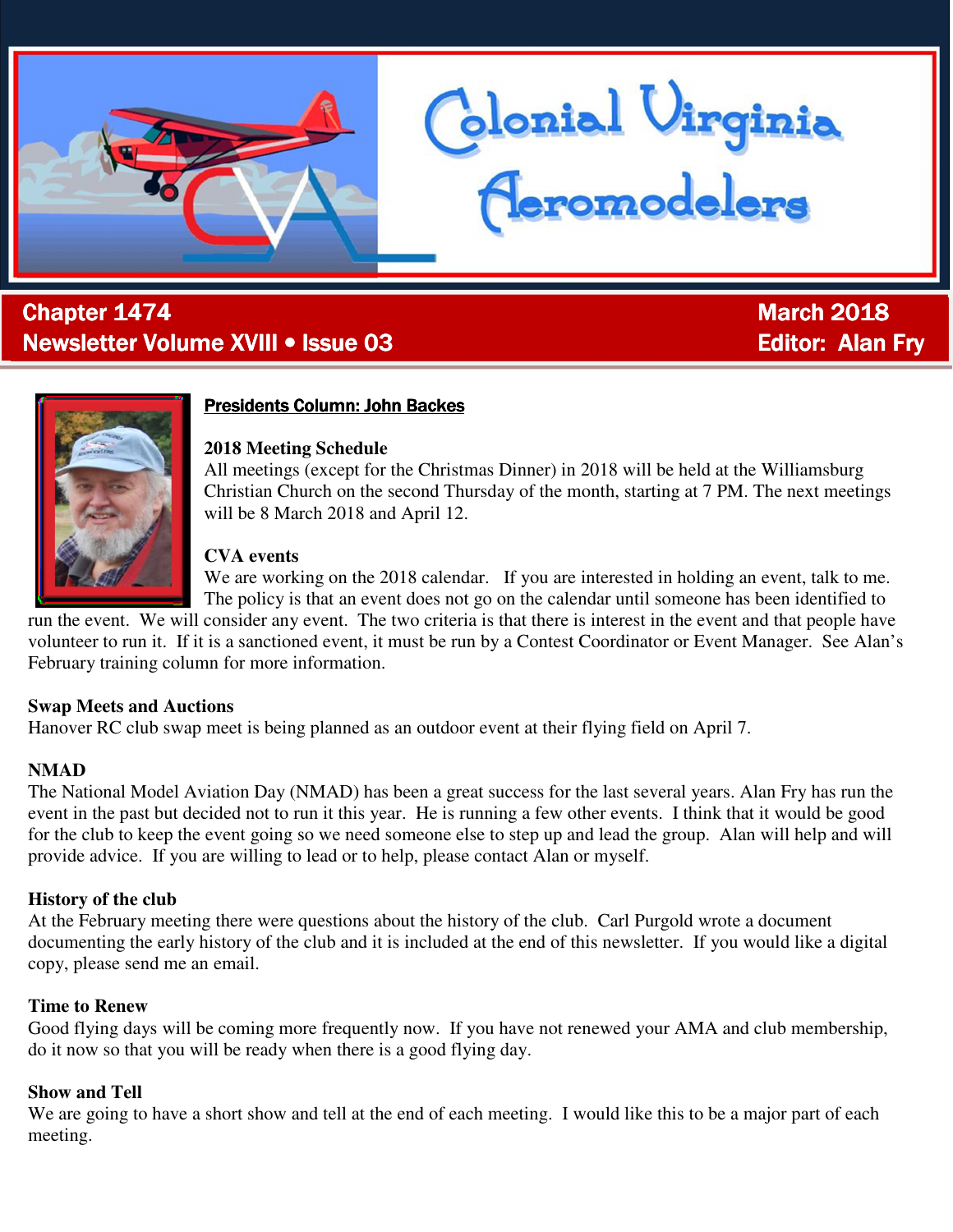**Contact Me**  Phone: 757-876-1241 Email: jb753@cox.net Address: 8630 Diascund Road, Lanexa, Va. 23089



## Secretary's Report: Fred Hill

The meeting was called to order at 7pm by John Backes.

Fred Hill was nominated for secretary; no other names were submitted for the position. Fred Hill was elected secretary.

The minutes for the January meeting were amended to show that Steve Kolet did not purchase the quad. The amended minutes were ratified.

**Treasurers Report** – Jon Persons There were 12 renewals since the last meeting.

The following expenses were paid:

- 1. Porta Potty
- 2. Renewal State Corporation Commission
- 3. Donation to Williamsburg Christian Church

The regular budget and mower budget financial status were updated.

## **Site Improvements** – Bill Talbot

- 1. No site improvements
- 2. The wind vane propeller has fallen off and is in the process of being replaced.

## **Activities**

The following activities were announced:

- 1. NNPRC Swap Meet Feb  $10^{th}$
- 2. Hanover Club Meet and Fun Fly April  $7<sup>th</sup>$
- 3. Indoor Fly  $\omega$  Boo Williams Sportsplex Feb. 19<sup>th</sup>

There was a general discussion about the December Christmas dinner. There was a general agreement that the facilities at the Peking Buffet were less than desirable. It was agreed to look for a venue to rent and to have the dinner catered. Two venues were suggested; Legacy Hall in New Town and Port Anne Sub-Division Clubhouse. The idea is then to have the dinner catered by Two Drummers or Pierce Barbecue. A committee of Jon Persons and John Backes was formed to investigate locations and report back to the club.

Tom Treese suggested having a night flight before Day Light Savings Time. He will try to give as much notice prior to the event as possible in order to get the greatest attendance.

## **Safety**

Alan Fry pointed out the AMA has a new safety book with a slightly different format. The discussion that followed pointed out that CVA follows the AMA guidelines and has specific club guidelines and best practices. These can be found on the Club's web site.

John Backes pointed out that with more people going to electric they should pay attention to the following points: 1. Larger size planes mean larger size propellers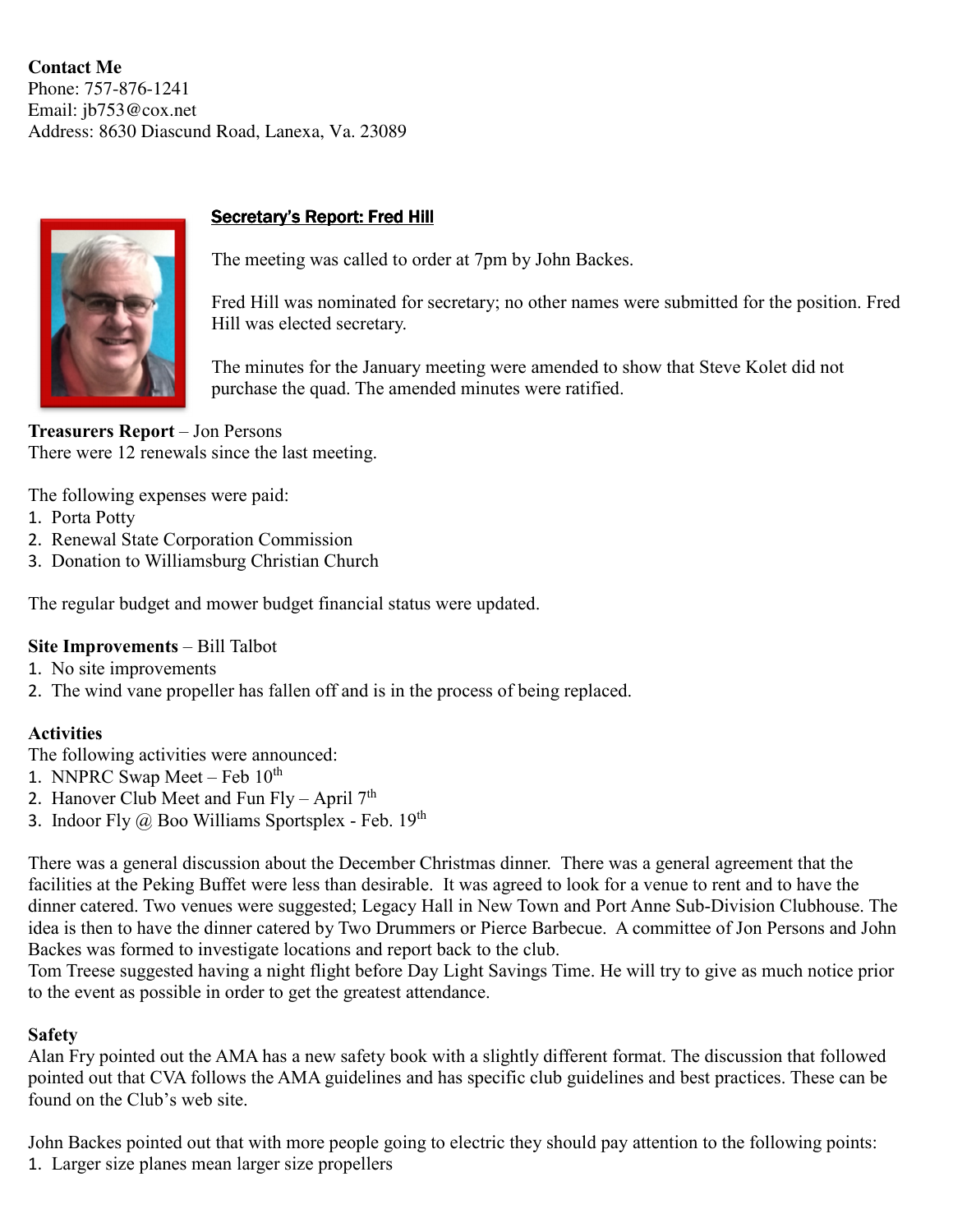- 2. Electric motors go to full torque right from the start
- 3. Switches set the wrong way, or incorrect fail safe will cause the propeller to go to full power

It was recommended that it is a good idea to have an external arming switch. Electric motors will continue to turn even when the blades are impeded. This is the most common cause of a fire as the ESC overheats. People changing from glow engines to electric seem to have the most problem with the new safe practices. It was pointed out that with 2.4 Hz radios reversing the throttle channel requires that the receiver be rebound to reestablish this fail safe. Many new transmitters come with a cut switch. Be sure and paint the tips of the propeller blades.

## **Training** – Alan Fry

A new member Tim Mueller was introduced.

There was a general discussion concerning new radios and receivers for beginners.

Alan Fry pointed out that we can create a link to Heads Up RC on our web page so that all sales generated through this link will result in 5% of the sales going to the club. To accomplish this, CVA would need to get a PayPal account. Jon Persons and Alan will look into setting up a club PayPal account. It was noted that this PayPal account could be used to pay dues in the future.

There was a general discussion about the history of the CVA. While some information may be on the web site, Jon Persons has some history, and John Backes has another resource that he will post in the next newsletter.

**Old business** – none

**New business** – none

## **Show and Tell**

Avery is working on a plane from Western Michigan Park Flyers called a Highlander.

Bob brought several RN kits modeling Tri-planes he has built over the past 45 years. He discussed the ¼ scale Triplane that is almost complete that he built from scratch.

Fran and Steve showed the ¼ scale Fleet Bi-plane that they are renovating.

John Backes showed his Bat-safe Lipo charging box. Should any batteries catch fire while charging the box will contain the fire and minimize damage. He also discussed general safe battery handling and storage.

The meeting was adjourned at 8:00pm



## Training: Alan Fry

## **Website of the Month**

AMA has published a new Safety Handbook. It is a 12-page colorful brochure covering many aspects of safety in regards to our hobby. Topics discussed include propellers, lithium batteries, First Person View (FPV), and gas turbine operations, to name a few. I highly recommend you take a look. Here is the link:

www.modelaircraft.org/files/100.pdf

**Do you have a favorite website? If so, let me know and I will put it in the newsletter. Favorite online store, how to build, how to fly, etc- send me the link! My email address:**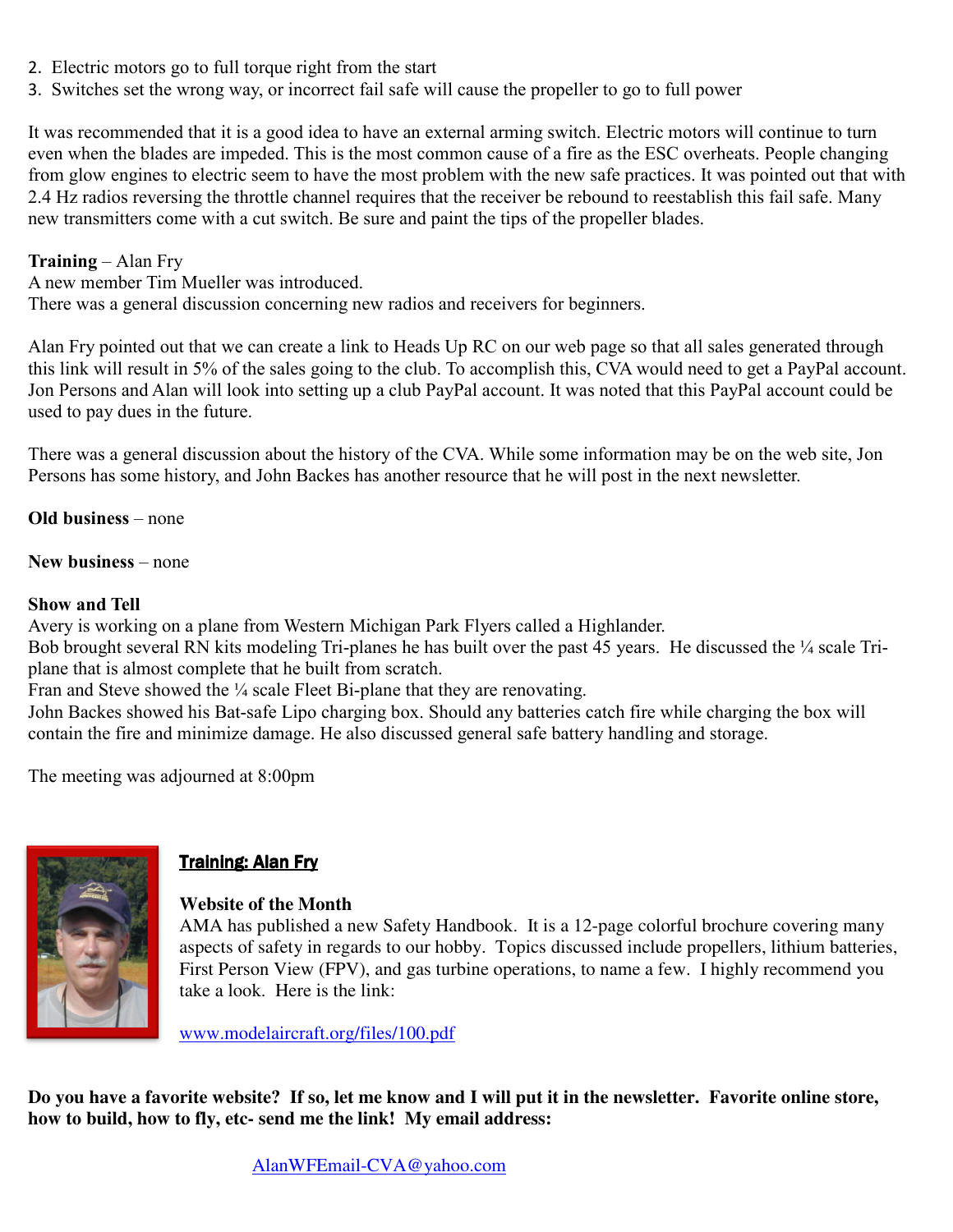#### **Training Column- AMA Safety Code**

AMA has released a newly revised Safety Code for 2018. It contains the same safety principles as the old Safety Code, but it is much shorter. AMA has stated that our club will receive a new laminated poster of the new Safety Code. The new Safety Code is shown below:

# **Academy of Model Aeronautics National Model Aircraft Safety Code**

 **Effective January 1, 2018**

**A model aircraft is a non-human-carrying device capable of sustained flight within visual line of sight of the pilot or spotter(s). It may not exceed limitations of this code and is intended exclusively for sport, recreation***,*  **education and/or competition. All model flights must be conducted in accordance with this safety code and related AMA guidelines, any additional rules specific to the flying site, as well as all applicable laws and regulations.** 

## **As an AMA member I agree:**

- I will not fly a model aircraft in a careless or reckless manner.
- I will not interfere with and will yield the right of way to all human-carrying aircraft using AMA's *See and Avoid Guidance* and a spotter when appropriate.
- I will not operate any model aircraft while I am under the influence of alcohol or any drug that could adversely affect my ability to safely control the model.
- I will avoid flying directly over unprotected people, moving vehicles, and occupied structures.
- I will fly Free Flight (FF) and Control Line (CL) models in compliance with AMA's safety programming.
- I will maintain visual contact of an RC model aircraft without enhancement other than corrective lenses prescribed to me. When using an advanced flight system, such as an autopilot, or flying First-Person View (FPV), I will comply with AMA's Advanced Flight System programming.
- I will only fly models weighing more than 55 pounds, including fuel, if certified through AMA's Large Model Airplane Program.
- I will only fly a turbine-powered model aircraft in compliance with AMA's Gas Turbine Program.
- I will not fly a powered model outdoors closer than 25 feet to any individual, except for myself or my helper(s) located at the flight line, unless I am taking off and landing, or as otherwise provided in AMA's *Competition Regulation*.
- I will use an established safety line to separate all model aircraft operations from spectators and bystanders.

See you at the field.

Alan Fry Training Coordinator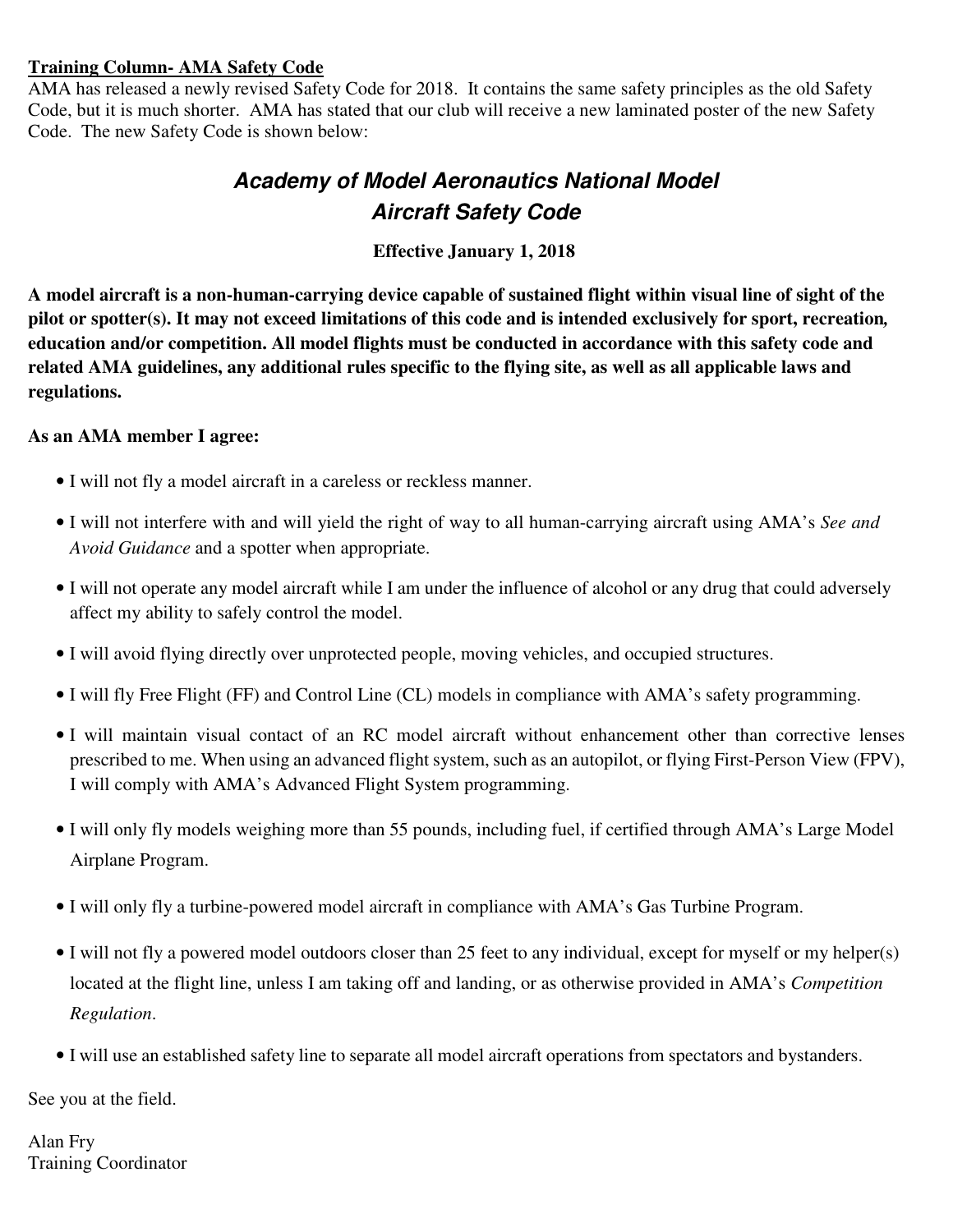# **History of the Colonial Virginia Aeromodelers [CVA]**

(Formerly, the **Newport News Aero Modelers Association** - [NNAMA])

The Colonial Virginia Aeromodelers flying club was originally formed as The Newport News Aero Modelers Association in 1980 by a small group of local flyers and a few former members of the Hampton Virginia based, South Eastern Virginia Radio Control Group [SEVRCG]. Several charter members of that initial group are members of the Colonial Virginia Aeromodelers, Tex Harrison, Ralph Moscater, Randy Rogers, Julian Harris, and Ed Belford. The club operated from the City of Newport News Water Works property located across from Dozier Elementary School in Newport News, VA. The club operated from a 4-acre parcel (including the overflight area), owned by the City of Newport News and located across from Dozier Elementary School on Industrial Park Drive. The site also served as an auxiliary parking area for the Newport News City Park during large events.

The first President of the club was Dave Robelen, renown in the modeling world for his small "school-yard" design model aircraft such as the Pronto, Playmate, and the Parakeet, sold under the name of Tidewater Models. Dave was President from 1981 to 1983, and again from 1985 to 1986. The second President was Owen Perkinson, who served from 1983 to 1985. The third President was Chuck Coulter, who served from 1986 to 1987. During this period, the club conducted fun flys and some competition events. Carl Purgold had the first "Giant" Scale aircraft in the club, a INDY Models ¼ Scale Clip Wing Cub. The hobby was just beginning to flourish into the larger size models and four cycle engines were just starting to show up. Many of the hardware items we all utilize and enjoy today, were only a dream in 1987! Club dues were \$10 per year from 1981 to 1986, and a grand battle ensued when it was suggested to raise the dues to the staggering sum of \$15 per year to support several club events!

The fourth club President was Carl Purgold, who served from 1987 to 1990. It was during this period that the club became interested in finding a field it could call its own. The club voted to send the club officers on a quest for a potential flying site and report back. The first attempt at our own private flying field ended in disappointment. After the runway had been constructed on a farm in Gloucester County, the landowner was discouraged by effect the noise from the models was having on his neighbors and a nearby church. That experience led the club President, (Carl Purgold), to propose that the club make unprecedented commitment: To vote, up-front, the Maximum annual Dues amount the members were willing to pay for a first-class, private, flying site of their own. The club voted to approve a \$50 Annual Dues level if one could be found and secured. The site was to be larger than any previous local AMA site, and would have no restrictions regarding noise and a large over-flight area. It also must be located no more than a 45-minute drive away from the current Dozier site!

The club voted by 100% to "Advertise" for a Flying Site. Everything was laid on the table. The annual rent amount that the club could pay, and the acreage we required. The Club even offered a Reward of \$250 to anyone leading us to a signed contract on an acceptable flying site. The first offer was not long in coming. It was from a gun club